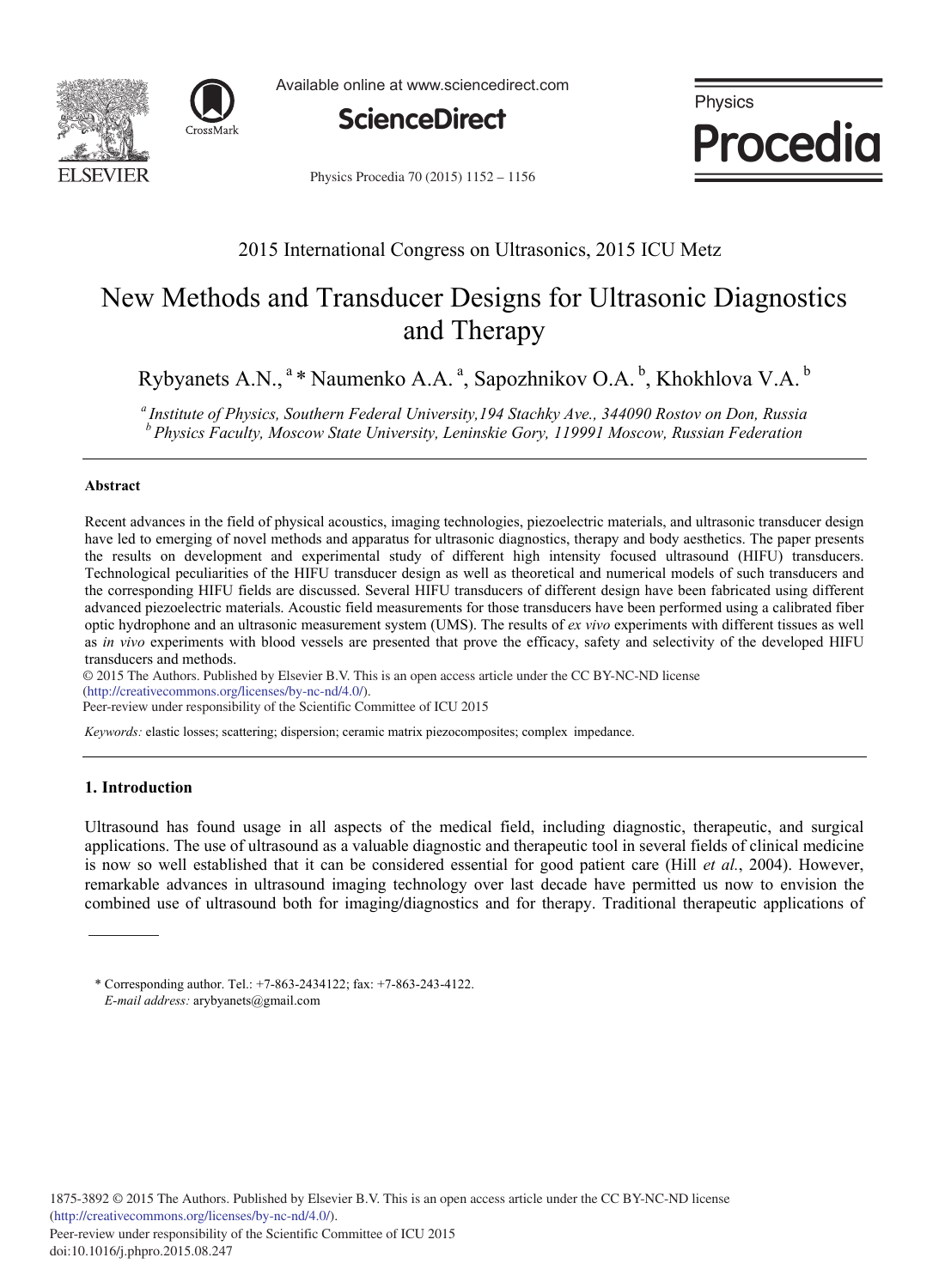ultrasound include the treatment of soft tissue and bone injuries, wound healing, hyperthermic cancer treatment, focused ultrasound surgery of Parkinson's disease, glaucoma and retinal detachment and for sealing traumatic capsular tears, benign prostatic hyperplasia, the liver, the kidney, prostate and bladder tumours, vascular occlusion therapy, and tool surgery (Hill *et al.*, 2004; Ter Haar, 2007).

Therapeutic transducers are usually made of low loss lead zirconate-titanate (PZT) or recently from 1-3 connectivity type piezocomposites (Rybyanets, 2012). They are mounted in a light-weight, hand-held waterproof housing, and are typically air-backed. In the past decade, with the advent of faster processing, specialized contrast agents, understanding of nonlinear wave propagation, novel real-time signal and image processing as well as new piezoelectric materials, processing technologies and ultrasound transducer designs and manufacturing, ultrasound imaging and therapy have enjoyed a multitude of new features and clinical applications (Hill *et al.*, 2004; Rybyanets, 2011).

The paper presents the results on development and experimental study of different high intensity focused ultrasound (HIFU) transducers. Technological peculiarities of the HIFU transducer design as well as theoretical and numerical models of such transducers and the corresponding HIFU fields are discussed. Several HIFU transducers of different design have been fabricated using different advanced piezoelectric materials. Acoustic field measurements for those transducers have been performed using a calibrated fiber optic hydrophone and an ultrasonic measurement system (UMS). The results of *ex vivo* experiments with different tissues as well as *in vivo* experiments with blood vessels are presented that prove the efficacy, safety and selectivity of the developed HIFU transducers and methods.

#### **2. Theoretical Calculations and Numerical Modeling of HIFU**

The characterization of medical acoustic devices that operate at high output levels has been a research topic and an issue of practical concern for several decades (Dyson *et al.*, 1983). The importance of nonlinear effects has been considered and addressed even at diagnostic levels of ultrasound (Khokhlova *et al.*, 2006). Numerical modeling has been used to predict high amplitude acoustic fields from medical devices. One advantage of modeling is that it can be used to determine the acoustic field in both water and tissue. Numerical algorithms, most commonly based on the nonlinear parabolic Khokhlov-Zabolotskaya-Kuznetsov (KZK) equation, have been developed and applied to the nonlinear fields of lithotripters, unfocused ultrasonic piston sources, diagnostic ultrasonic transducers operating in tissue harmonic imaging mode, focused ultrasound sources, and HIFU sources. For strongly focused fields nonlinear models such as Westervelt equation can be used, which is a generalization of the classical wave equation to the nonlinear case in the approximation of the absence of back propagating waves. Even more complex models based on the solution of the full nonlinear wave equation have been developed (Khokhlova *et al.*, 2001). However, these approaches require large computing power and time-consuming calculations (up to several days) on supercomputers, i.e. practically inapplicable to practical problems. This difficulty can be significantly reduced by using the evolution equation for the quasi-plane wave. The corresponding equation in nonlinear acoustics equation is known as the KZK equation (Khokhlova *et al.*, 2006; Khokhlova *et al.*, 2001).

#### **3. Applications of HIFU for Hemostasis**

Acoustic hemostasis may provide an effective method in surgery and prehospital settings for treating trauma and elective surgery patients. Application of HIFU therapy to hemostasis was primarily initiated in an attempt to control battlefield injuries on the spot. High-intensity ultrasound (ISA = 500-3000 W/cm2) is usually adopted for hemostasis. Many studies on animal models have been successful for both solid organ and vascular injuries. The thermal effect has a major role in hemostasis. The proposed mechanisms of its action are as follows. Structural deformation of the parenchyma of a solid organ due to high temperature induces a collapse of small vessels and sinusoids or sinusoid-like structures. Heat also causes coagulation of the adventitia of vessels, and subsequently, fibrin-plug formation. The mechanical effect of acoustic cavitation also appears to play a minor role in hemostasis. Microstreaming induces very fine structural disruption of the parenchyma to form a tissue homogenate that acts as a seal and induces the release of coagulation factors . No statistically significant hemolysis or changes in the number of white blood cells and platelets have been observed when blood is exposed to HIFU with intensities up to 2000 W/cm<sup>2</sup> Rybyanets, 2011). The main drawback of the hemostasis applications is low ultrasound absorption ability of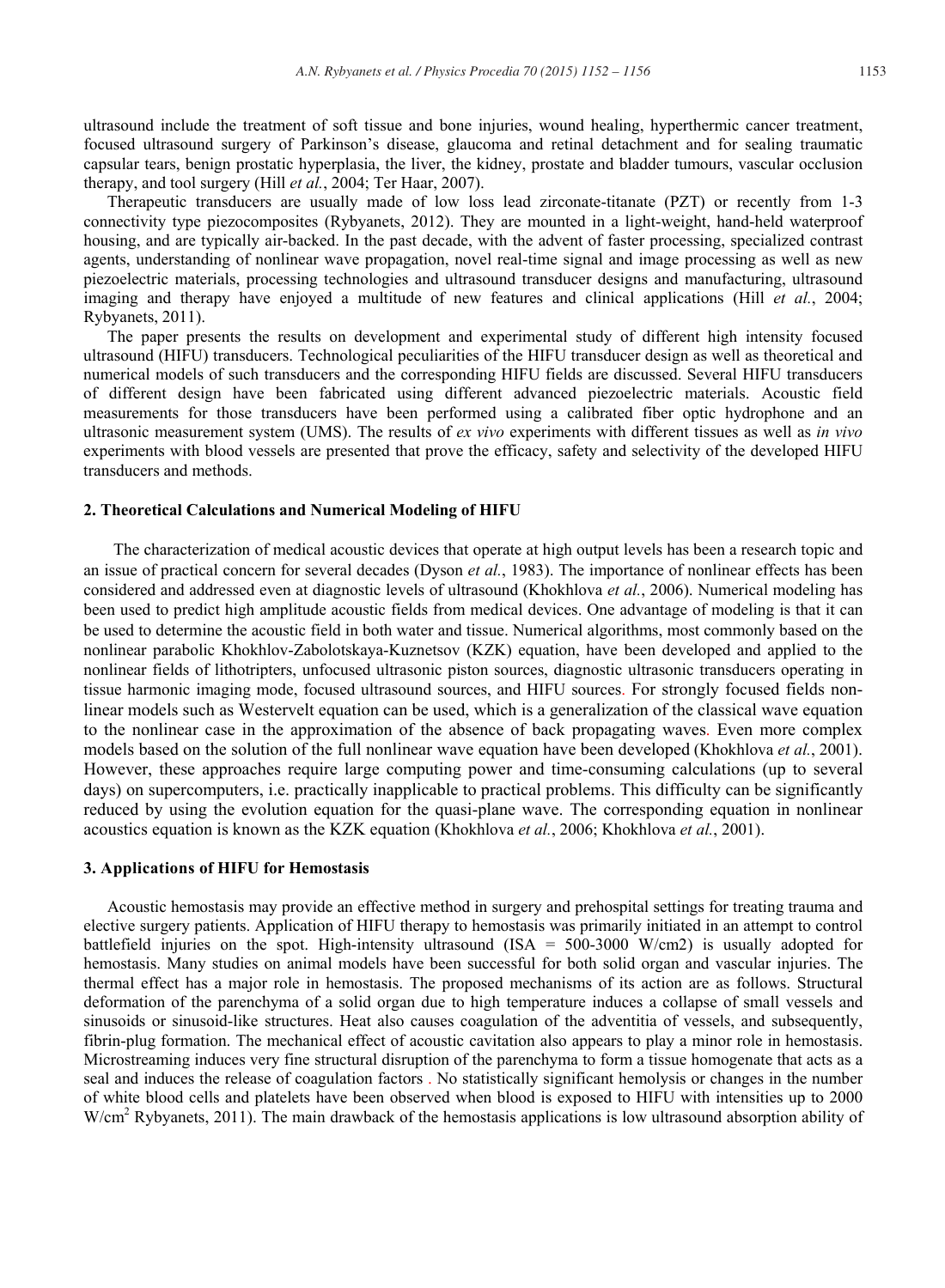blood and, as a result, low heating and coagulation rate at real blood flow. In this section, HIFU transducer design, onlinear acoustic field calculations and in-vivo experiments on blood vessels confirming enhanced hemostasis are described.

# *3.1. HIFU transducers design*

HIFU transducer comprised 1,6 MHz spherical element made from porous piezoceramics (Rybyanets, 2011; Rybyanets, 2012) with 80 mm aperture and 40 mm centre hole having radius of curvature 54 mm. The piezoelement was sealed in custom-designed cylindrical housing filled with the mineral oil providing acoustic contact and cooling of the element. The housing had an acoustic window made of very thin (0.15 mm) PVC membrane. Centre opening was reserved for ultrasonic imaging transducer (Figure 1).



Fig 1. Focusing piezoelement (a) and assembled HIFU ultrasonic transducer (b).

# *3.2. Acoustic Field Calculations*

Calculations of acoustic fields of HIFU transducers were made using the models and algorithms described above. Figure 2 shows two-dimensional distributions of heat sources power in HIFU transducer's acoustic axis plane. Power density levels are represented in absolute values  $(kW/cm<sup>3</sup>)$ .



Fig. 2. Two-dimensional distributions of heat sources power in acoustic axis plane of HIFU transducer for 1,6 MHz frequency.

On Figure 3 acoustic pressure signals in the focus calculated at different initial intensities for 1,6 MHz frequency are shown. It is obvious that even at initial intensity level of 5  $W/cm<sup>2</sup>$  non-linear effects lead to pressure profile asymmetry that transforms to a shock front in focus at initial intensity 20 W/cm<sup>2</sup> that give rise to extreme heating (Khokhlova *et al.*, 2006)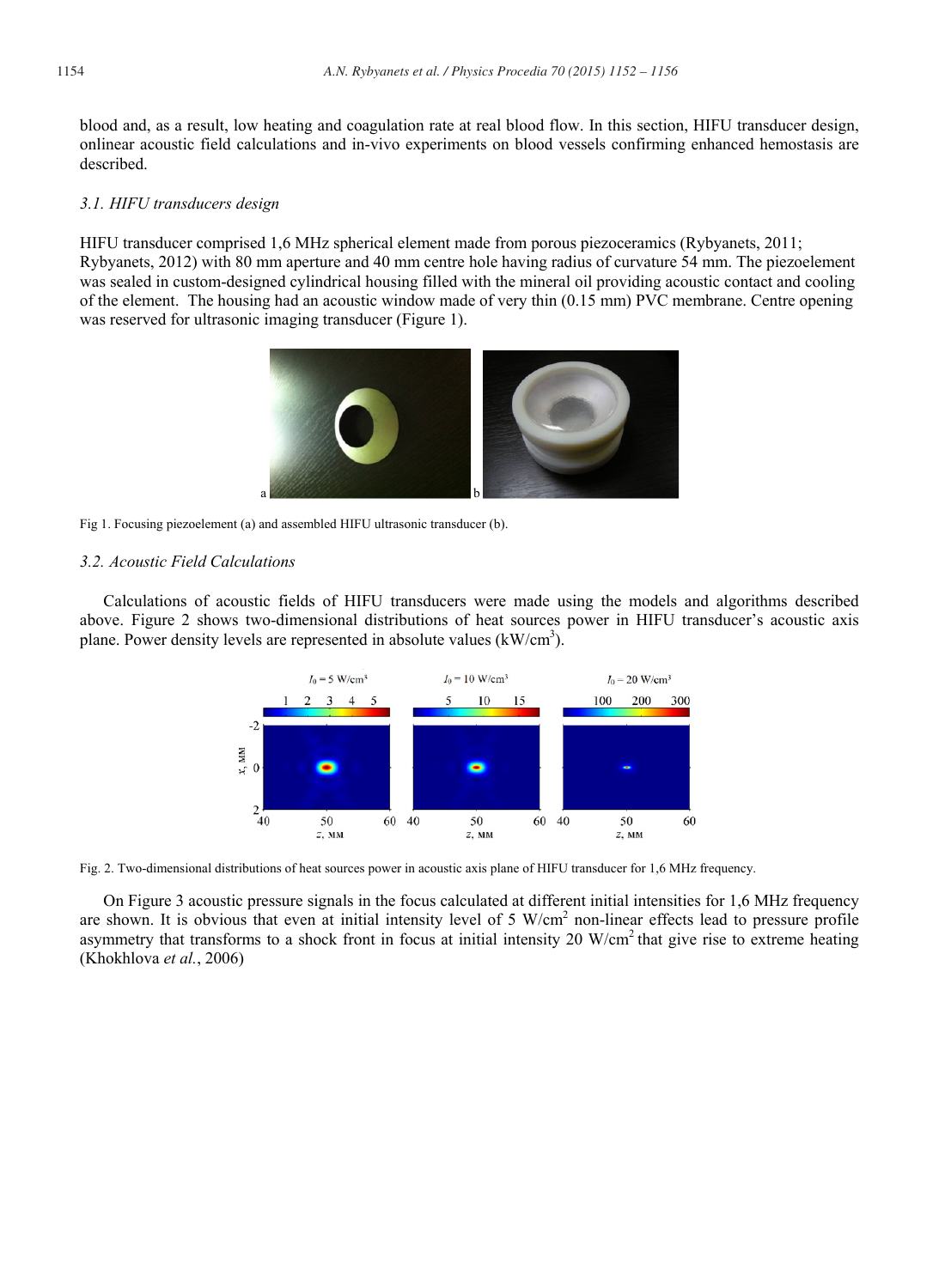

Fig. 3. Acoustic pressure signals in the focus calculated at different initial intensities for 1,6 MHz frequency.

#### *3.3. In Vivo Experiments on Blood Vessels*

The experiments were made on lamb's femoral artery at a standard protocol. During ultrasound exposure arterial blood flow was temporarily stopped using intravascular balloon. Ultrasonic transducer with 1,6 MHz frequency described in previous sections was used for experiments. All acoustic measurements were performed in 3D Scanning System (UMS3) using a fiber-optic hydrophone (FOPH 2000) from Precision Acoustics Ltd. Waveforms from the hydrophones and the driving voltage were recorded using a digital oscilloscope LeCroy. The transducer was driven by a function generator Agilent 33521B and a linear rf amplifier E&I model 2400L RF and operates in a CW mode. The acoustic intensity in the focal plane measured in water tank at 5000 W/cm2 ( $I<sub>SAI</sub>$ ) was kept for the object treatment. After sonication procedure and angiography study, the samples of femoral artery were extracted to confirm hemostasis and disclose vessel thrombus. The X-ray image of blood vessels obtained using contrast agents and photograph of dissected femoral artery are shown on Fig. 4.





## **4. Conclusions**

The results of theoretical modeling and experimental study of different HIFU transducers were presented. *Ex vivo* experiments in tissues (fresh porcine adipose tissue, bovine liver) and *in vivo* experiments in lamb's femoral artery were carried out using different protocols. The results of theoretical modeling and tissue experiments prove the efficacy, safety, and selectivity of the developed HIFU transducers and methods enhancing the tissue lysis and hemostasis and can be used for various therapeutic, surgical and cosmetic applications.

#### **Acknowledgements**

Work supported by the RSF grant no. 14-15-00665.

# **References**

Physical Principles of Medical Ultrasonics; Second Edition. Edited by C. R. Hill, J. C. Bamber and G. R. ter Haar., John Wiley & Sons Ltd. (2004).